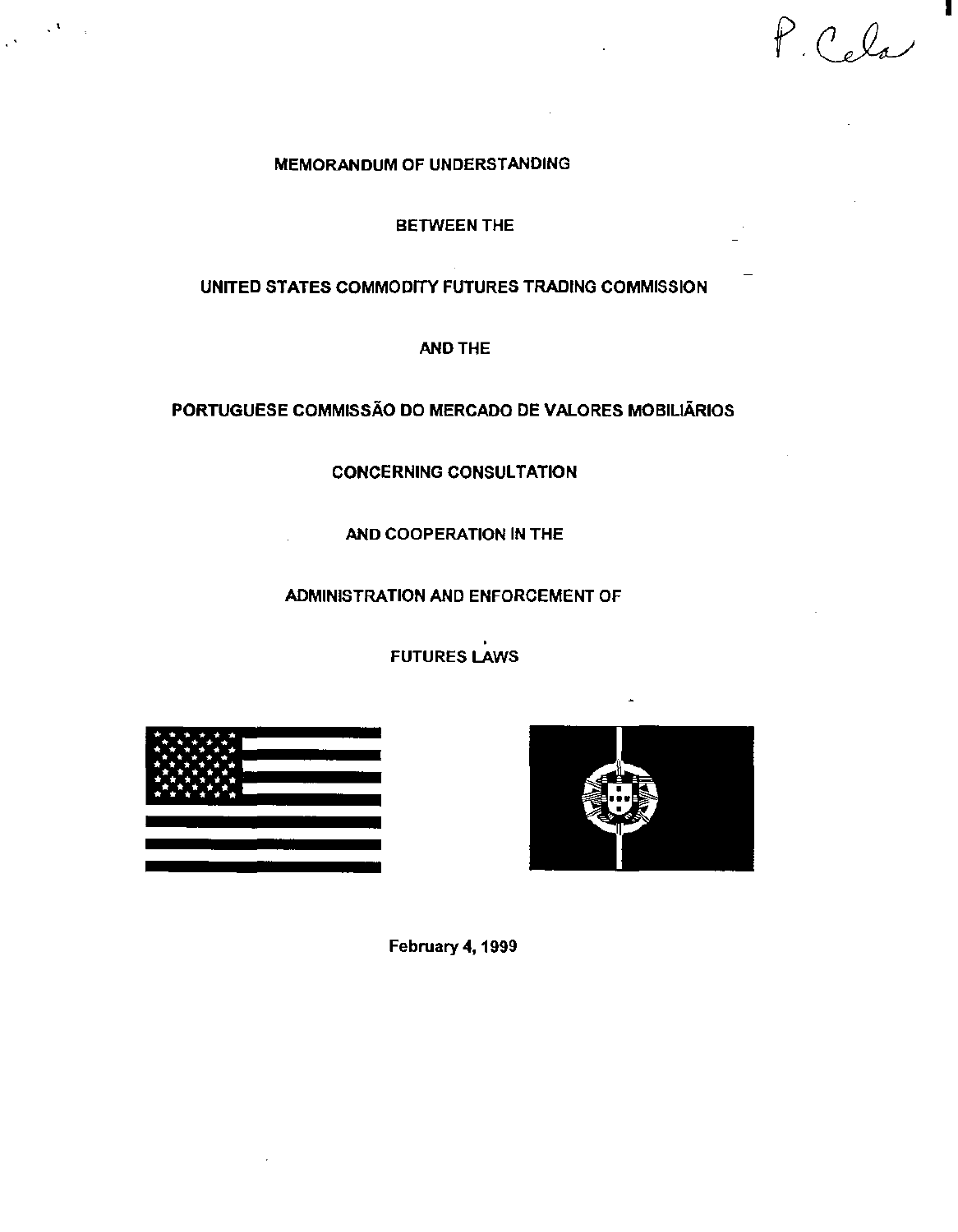*The United States Commodity Futures Trading Commission and the Portuguese Commisstio Do Mercado De Va/ores Mobilitirios, recognizing increased international activity in futures and options transactions and acknowledging the need for mutual cooperation to facilitate the administration and enforcement of the futures and options laws applicable in their respective jurisdictions, have reached the following understanding. This understanding does not create legally binding obligations or supersede domestic laws.* 

#### ARTICLE 1: DEFINITIONS

 $\mathbf{F}$ 

For the purposes of this Memorandum of Understanding:

- 1.1 "Authority" means:
	- **1.1.1** the Commodity Futures Trading Commission of the United States; or
	- 1.1.2 the Commiss§o Do Mercado De Valores Mobili8rios of Portugal.
- 1.2 "requested Authority" means an Authority to whom a request is made under this Memorandum of Understanding.
- 1.3 "requesting Authority" means an Authority making a request under this Memorandum of Understanding.
- 1.4 "foreign futures authority" means any foreign government, or any department, agency, governmental body, or regulatory organization empowered by a foreign government to administer or enforce a law, rule, or regulation as it relates to a futures or options matter, or any department or agency of a political subdivision of a foreign government empowered to administer or enforce a law, rule, or regulation as it relates to a futures or options matter.
- 1.5 "person" means a natural person, unincorporated association, partnership, trust, body corporate, or government - or a political subdivision, agency, instrumentality or equivalent authority of a government.

2

I

 $\sqrt{ }$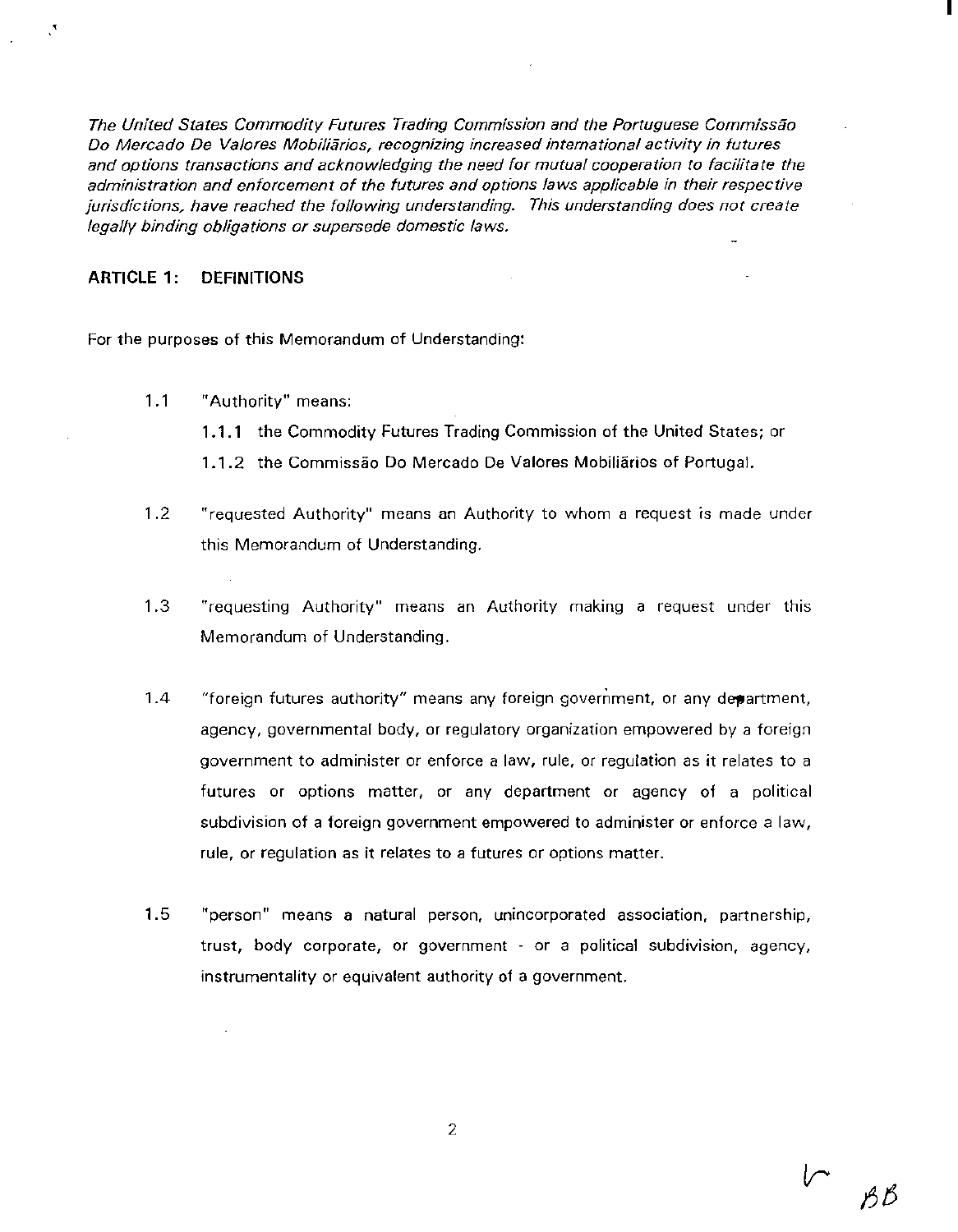1.6 "futures contract" means a futures or options transaction regulated or subject to regulation by the Authorities whether transacted over-the-counter or on or subject to the rules of an exchange or market.

 $\mathcal{I}$ 

I

 $\mathcal{B}$ 

- 1.7 "futures business" includes, among others, any person involved in: the offer, purchase or sale of futures contracts for the account of others; the purchase or sale of futures contracts for one's own account; advising others for compensation, directly or through media, regarding the offer, purchase or sale of futures contracts; the management, promotion, offer or sale of collective investment schemes involving futures contracts; or equivalent activities. The definition of a futures business also includes persons, among others, acting in the capacity of commodity trading advisors, commodity pool operators, futures commission merchants, introducing brokers, associated persons, floor brokers and floor traders.
- 1.8 "futures processing business" means a clearing organization for futures contracts.
- 1.9 "futures laws or regulations" mean the provisions of the laws of the United States and/or Portugal, or the regulations promulgated thereunder, concerning:
	- 1.9.1 price manipulation or trading ahead of a customer;
	- 1.9.2 misrepresentation, or the use of fraudulent or deceptive practices in connection with the offer, purchase, or sale of futures contracts or the conduct of futures businesses;
	- 1.9.3 the duties of persons to comply with registration and reporting requirements;
	- 1.9.4 the making of false or misleading statements, or any material omissions in any application or report to the Authorities;

3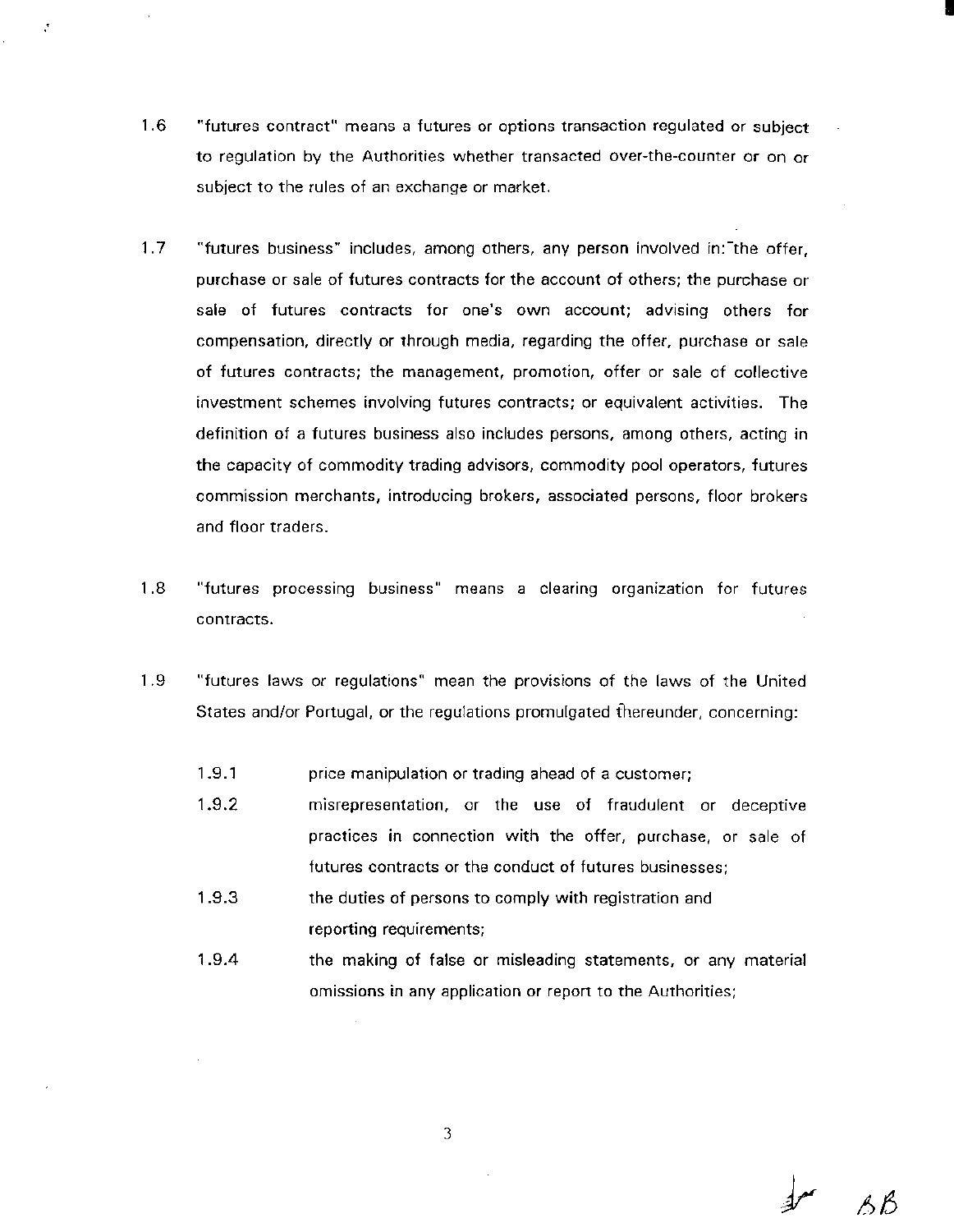- 1.9.5 the duties of persons or futures businesses to make full and fair disclosure of information in connection with the offer, purchase or sale of futures contracts;
- 1.9.6 the duties of futures businesses and futures processing businesses pertaining to their financial, operationaf or other requirements, and their duties of fair dealing in the offer, purchase, sale and execution of futures contracts and conduct of business;
- 1.9.7 the financial and other qualifications of those engaged in, or in control of, futures businesses and futures processing businesses; and
- 1.9.8 any other futures matters that fall within the jurisdiction of the Authorities.

# ARTICLE 2: ESTABLISHMENT OF A FRAMEWORK FOR CONSULTATIONS REGARDING MATTERS OF MUTUAL INTEREST

 $\cdot$ 

The Authorities intend to consult periodically about matters of mutual concern. Such consultation will be undertaken in the interest of enhancing cooperation to ensure: the efficiency and integrity of the futures markets of the United States and Portugal; customer protection; appropriate market oversight; and the effective administration of the futures laws and regulations applicable in the United States and Portugal.

## ARTICLE 3: MUTUAL ASSISTANCE AND THE EXCHANGE OF INFORMATION

#### 3.1: General Principles regarding Mutual Assistance and the Exchange of Information

3.1 .1 This Memorandum of Understanding sets forth the Authorities' intent with regard to mutual assistance and the exchange of information for the purpose of

4

 $R$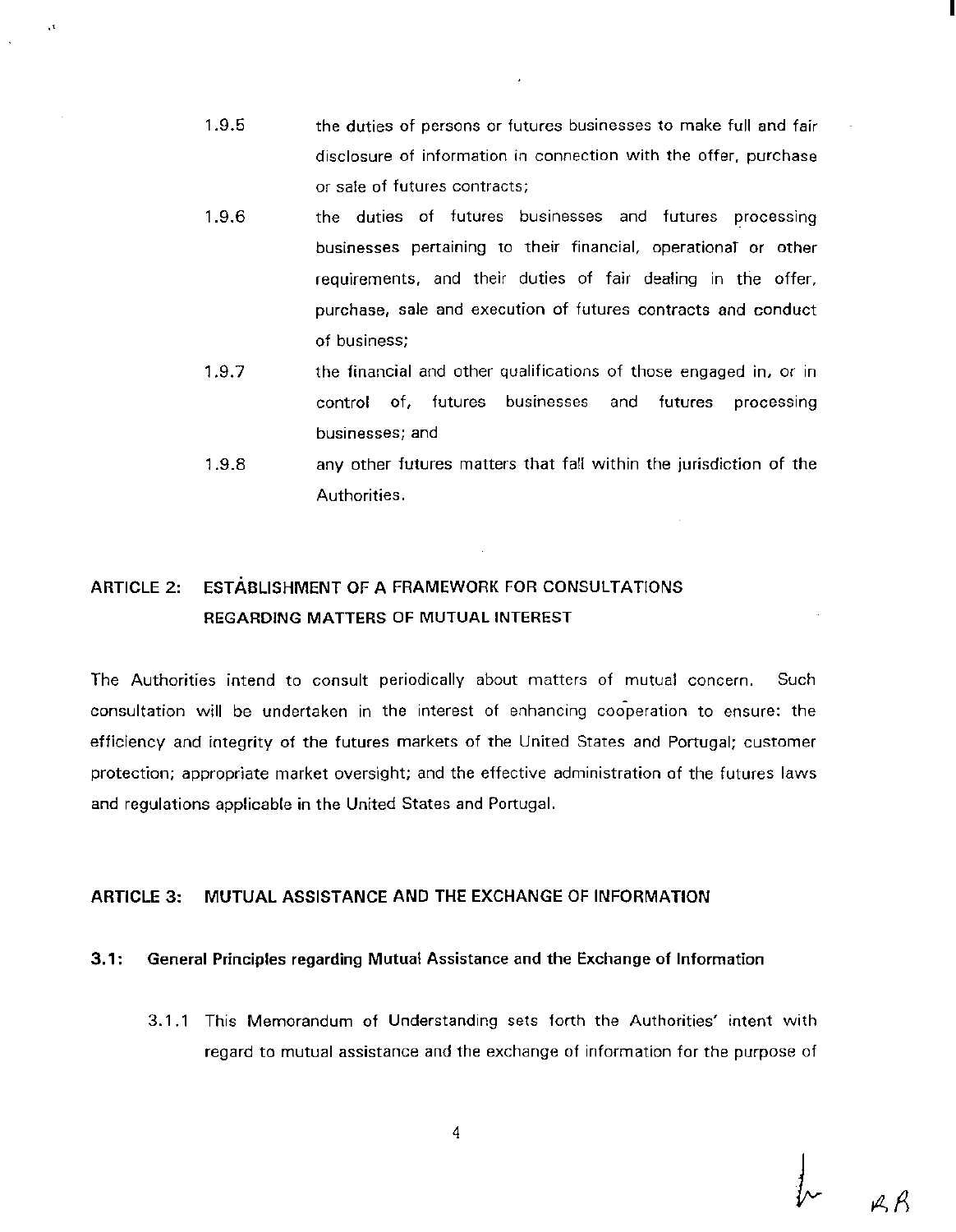enforcing and securing compliance with the futures laws or regulations applicable in their respective jurisdictions. This Memorandum of Understanding does not create legally binding obligations or supersede domestic laws.

- 3. 1.2 This Memorandum of Understanding does not prohibit an Authority *tram* taking measures other than those herein to obtain information necessary to ensure enforcement of or compliance with the futures laws or regulations applicable in its jurisdiction.
- 3.1.3 This Memorandum of Understanding does not confer upon any person, other than the Authorities designated herein, the ability directly or indirectly to obtain, suppress or exclude any information or to challenge the execution of a request for assistance under this Memorandum of Understanding.
- 3.1.4 The Authorities recognize the importance and desirability of exchanging assistance and information for the purpose of enforcing and securing compliance with the futures laws or regulations applicable in their respective jurisdictions. However, a request for assistance may be denied by the requested Authority:
	- 3. 1 .4. 1 where the request would require the requested Authority to act in a manner that would violate domestic law;
	- 3.1.4.2 where the request is not made in accordance with the provisions of this Memorandum of Understanding; or
	- 3.1.4.3 on grounds of public interest.

Where a request for assistance is denied or opposed or where assistance is not available under domestic law, the requested Authority will provide the reasons for not granting the assistance and consult pursuant to Article 3. 7.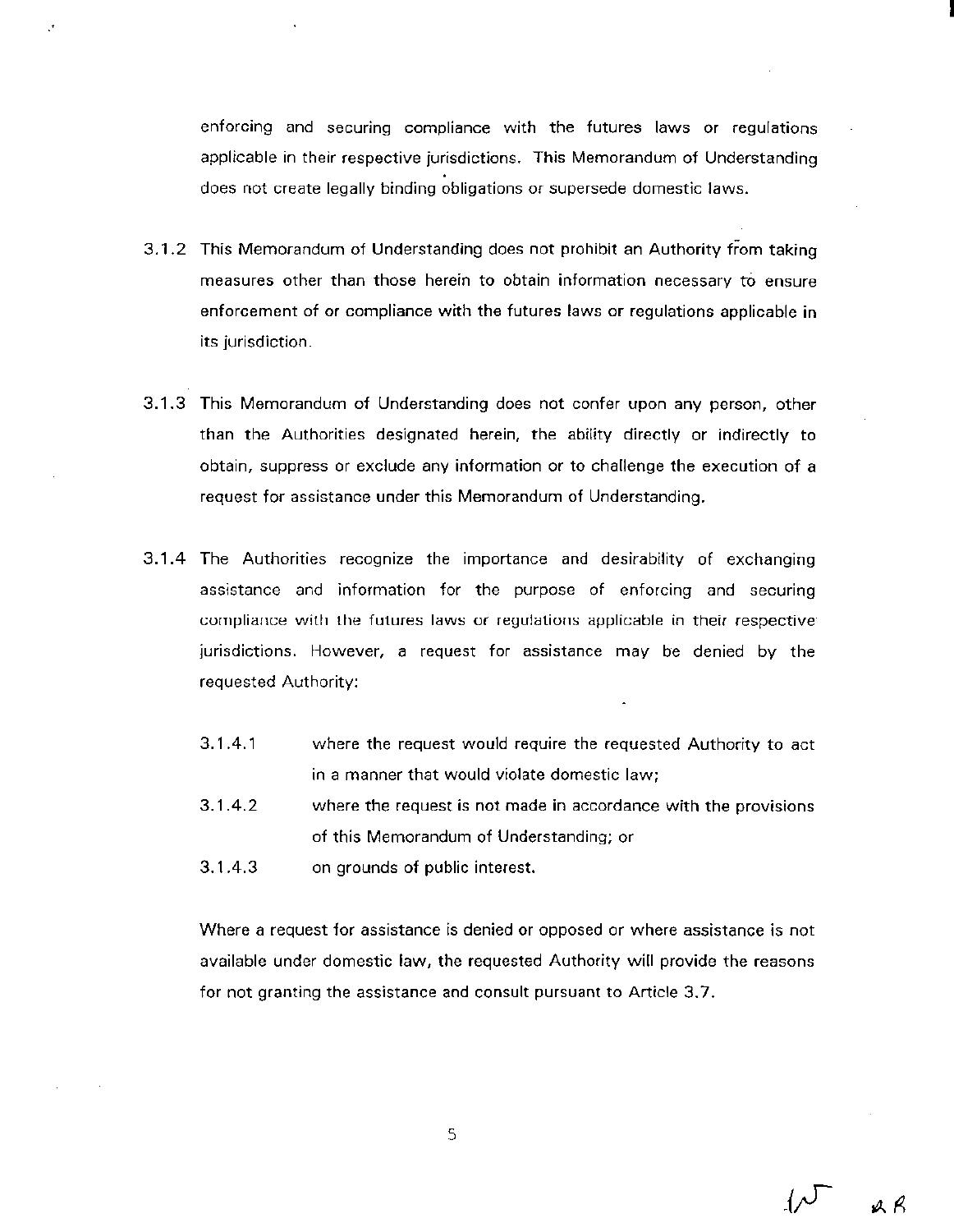#### 3.2: Scope of Assistance

- 3.2.1 The Authorities will, within the framework of this Memorandum of Understanding, provide each other with the fullest assistance permissible under the laws of the United States and Portugal. Such assistance will be-provided in order to facilitate: market oversight, including market and financial surveillance; the grant of licenses, authorizations, waivers or exemptions for the conduct of futures businesses and futures processing businesses; the inspection or examination of futures businesses and futures processing businesses; and the investigation, litigation or prosecution by the Authorities of activity that potentially violates the futures laws or regulations applicable in their respective jurisdictions. Assistance will be provided without regard to whether the activity described in the request for assistance would constitute a violation of the futures laws or regulations applicable in the jurisdiction of the requested Authority.
- 3.2.2 The assistance available under this Memorandum of Understanding includes, without limitation:
	- 3.2.2.1 providing access to information in the files of the requested Authority;
	- 3.2.2.2 taking statements of persons;
	- 3.2.2.3 obtaining information and documents from persons; and
	- 3.2.2.4 inspecting or examining futures contracts, futures businesses, and futures processing businesses.
- 3.2.3 The Authorities recognize that they may not in all circumstances possess the legal authority to provide the assistance or information referred to in Article 3.2. In such circumstances, the Authorities will use all reasonable efforts to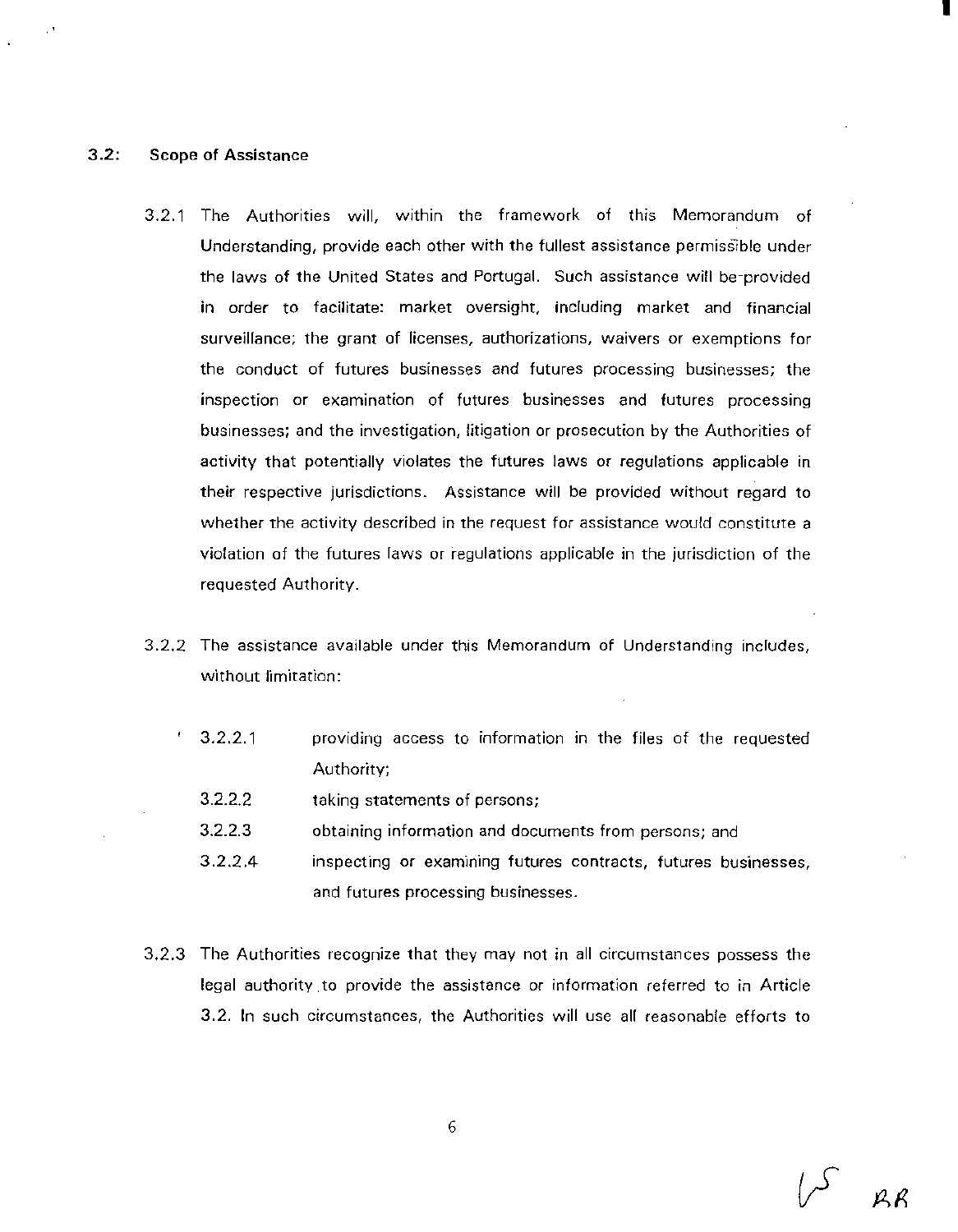obtain the aid of such other governmental agencies that can provide the assistance or information described in Article 3.2.

## 3.3 Requests **For** Assistance

- 3.3.1 Requests for assistance will be made in writing and will be addressed to the requested Authority's contact officer listed in Appendix A.
- 3.3.2 Requests for assistance will include the following:
	- 3.3.2.1 a general description of both the subject matter of the request and the purpose for which the assistance or information is sought;
	- 3.3.2.2 a general description of the assistance, documents, information, or statements sought by the requesting Authority;
	- 3.3.2.3 any information in the possession of the requesting Authority that might assist the requested Authority in identifying either the persons believed to possess the information or documents sought or the places where such information may be obtained;
	- 3.3.2.4 the futures laws or regulations pertaining to the subject matter of the request; and
	- 3.3.2.5 the desired time period for the reply.
- 3.3.3 In urgent circumstances, requests for assistance, and the response to such requests, may be effected by summary procedures and may be transmitted by means of communication other than the exchange of letters, provided such communication is confirmed in writing.

 $\sqrt{\mu}$  ar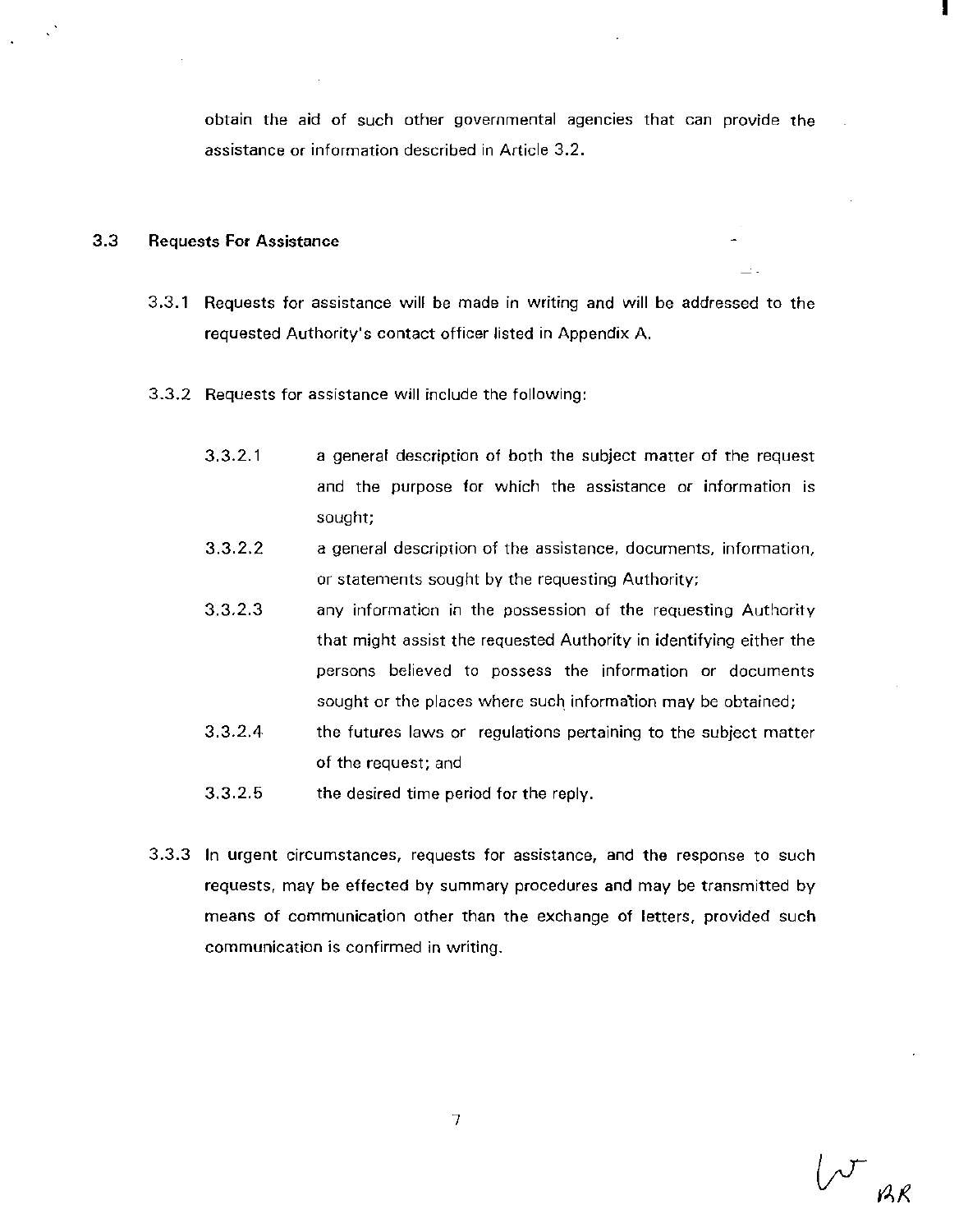#### 3.4: Execution of Requests for Assistance

ð

- 3.4. 1 Access to information held in the files of the requested Authority will be provided upon the request of the requesting Authority.
- 3.4.2 Upon request, the requested Authority will take the statements of any person involved, directly or indirectly, in the activities that are the subject matter of the request for assistance or in possession of information that may assist in the execution of the request. The requested Authority will make a transcript of any statement it takes on behalf of the requesting Authority.
- 3.4.3 Unless otherwise agreed by the Authorities, information and documents requested under this Memorandum of Understanding will be gathered in accordance with the procedures applicable in the jurisdiction of the requested Authority and by persons designated by the requested Authority.
- 3.4.4 Notwithstanding Article 3.4.3, any person providing a statement pursuant to a request for assistance under this Memorandum of Understanding will *have* the right to have counsel present.
- 3.4.5 Notwithstanding any other provision of this Memorandum of Understanding, any person providing a statement, information, or documents as a result of a request for assistance under this Memorandum of Understanding will be entitled to all rights and privileges applicable in the jurisdiction of the requested Authority. Assertions regarding rights and privileges arising exclusively under the laws applicable in the jurisdiction of the requesting Authority will be preserved for consideration by the courts in that jurisdiction.
- 3.4.6 Upon request, the requested Authority will inspect or examine specified books, records, futures businesses or futures processing businesses.

 $\overline{\mathscr{I}}^{\mathcal{F}}$   $\beta \beta$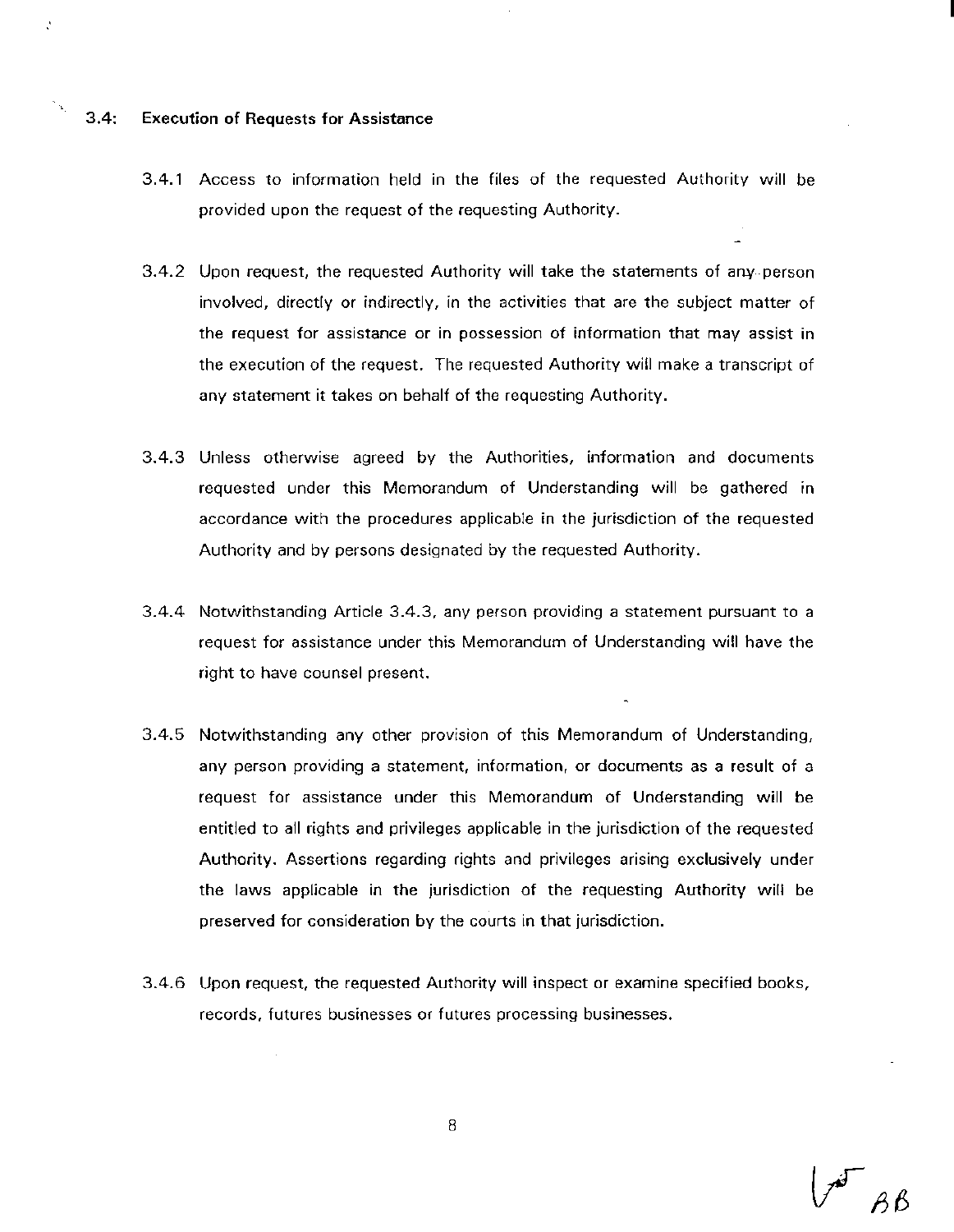3.4. 7 If it appears that responding to a request for assistance under this Memorandum of Understanding will involve substantial cost, the requested Authority may, as a condition to executing the request, require the requesting Authority to make a contribution to such cost in an amount agreed upon by the Authorities.

#### 3.5: Permissible Uses of Information

- 3.5.1 The requesting Authority may use non-public information furnished in response to a request for assistance under this Memorandum of Understanding solely:
	- 3.5.1.1 for the purpose stated in the request for assistance with respect to ensuring compliance with or enforcement of the futures laws or regulations applicable in the jurisdiction of the requesting Authority, including the legal provisions specified in the request and related provisions; and
	- 3.5. 1.2 for a purpose within the general framework of the use stated in the request for assistance, including conducting an adjudicatory action or proceeding, conducting market and financial surveillance, assisting in a criminal prosecution, or conducting any related investigation for any general charge applicable to the violation of the provision specified in the request.
- 3.5.2 Before using non-public information furnished under this Memorandum of Understanding for a purpose other than those stated in Article 3.5.1, the requesting Authority must first inform the requested Authority of the intended use and provide the requested Authority with an opportunity to refuse such use. If the requested Authority refuses the intended use, the Authorities will consult pursuant to Article 3.7 to discuss the reasons for the refusal and the circumstances under which the intended use might otherwise be allowed.

 $\sim$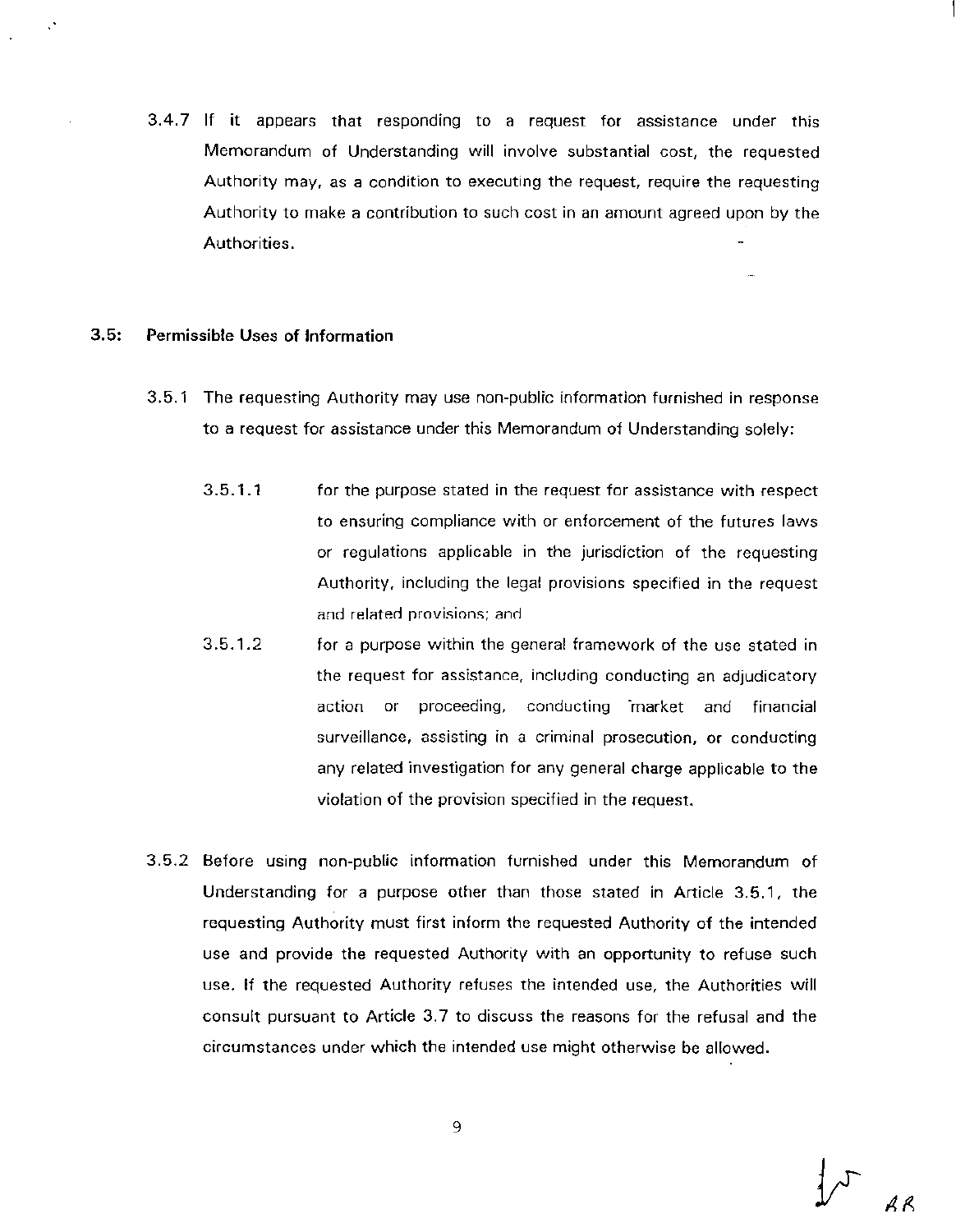## 3.6 Confidentiality

- 3.6.1 Each Authority will keep confidential, to the extent permitted by law, requests made under this Memorandum of Understanding, the contents of such requests, and any matters arising under this Memorandum of Understanding.
- 3.6.2 The requesting Authority will not disclose non-public information received under this Memorandum of Understanding, except pursuant to a legally enforceable demand, or in connection with an adjudicatory action or proceeding brought under the laws applicable in the jurisdiction of the requesting Authority to which the requesting Authority or its government, or a political subdivision thereof, is a party.
- 3.6.3 To the extent possible, the requesting Authority will notify the requested Authority of any legally enforceable demand for non-public information furnished under this Memorandum of Understanding prior to compliance, andwill assert such appropriate legal exemptions or privileges with respect to such information as may be available.
- $3.6.4$  To the extent permitted by law, the Authorities may by mutual consent make an exception to the principles set forth in Articles 3.6.1 and 3.6.2.

## 3.7: Consultation Regarding Mutual Assistance and the Exchange of Information

3. 7. 1 The Authorities will consult with each other regarding this Memorandum of Understanding with a view to improving its operation and resolving any matters that may arise. In particular, the Authorities will, upon request, consult in the event of: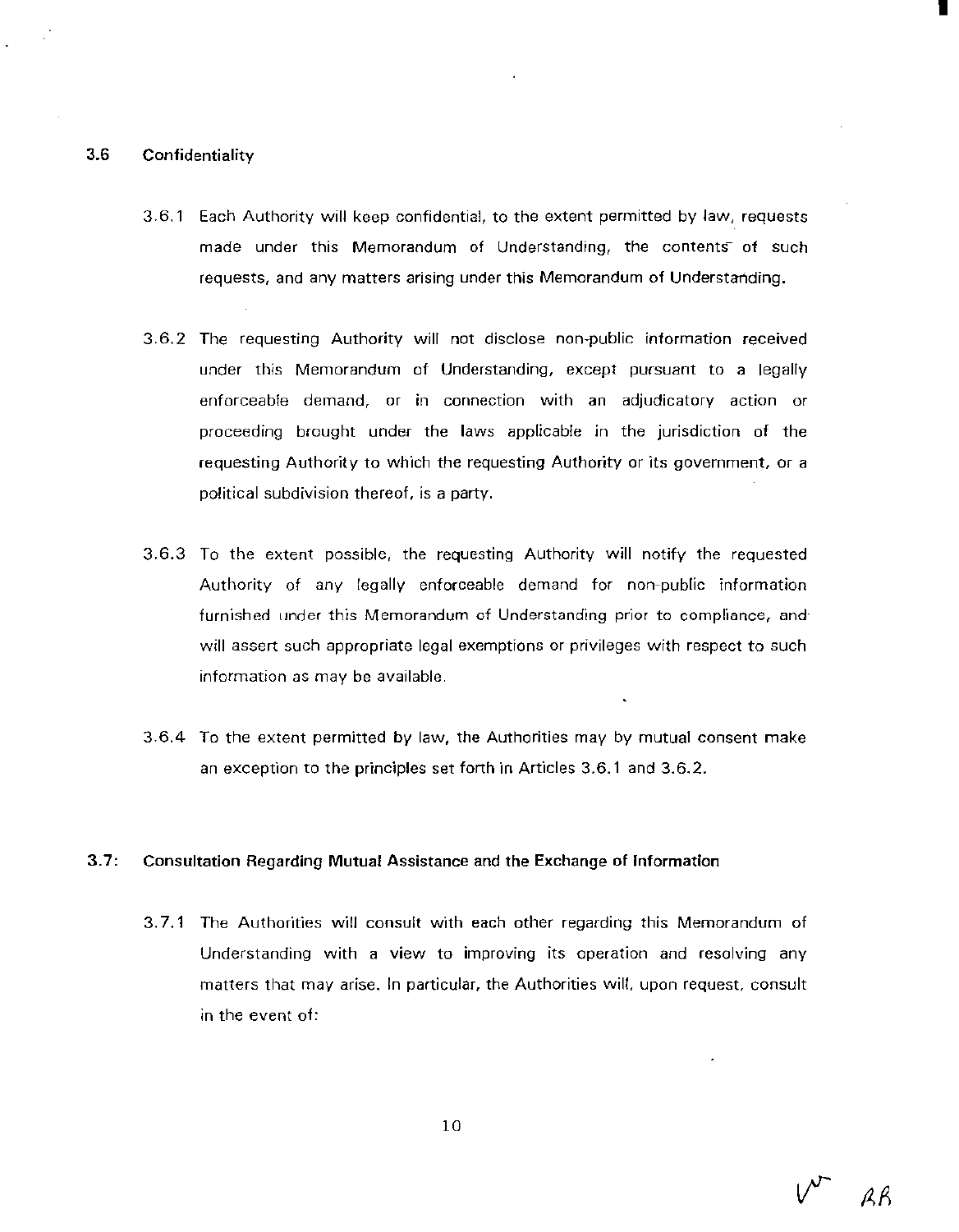- 3.7.1. 1 a dispute over the meaning of any term used in this Memorandum of Understanding;
- 3.7.1.2 an Authority's denial of or opposition to a request or proposal made by the other Authority pursuant to this Memorandum of Understanding; or
- 3.7.1.3 a change **in** market or business conditions or in the legislation governing the matters set forth in Article 1 .9 or any other circumstance that makes it necessary or appropriate to amend or extend this Memorandum of Understanding in order to achieve its purposes.
- 3.7.2 The Authorities may agree on such practical measures as may be necessary to facilitate the implementation of this Memorandum of Understanding.
- 3.7.3 Any of the conditions of this Memorandum of Understanding may be amended, relaxed, or waived by mutual consent.

#### **3.8: Unsolicited** Assistance

To the extent permitted by the laws and regulations of their respective jurisdictions, each Authority will use reasonable efforts to provide the other Authority with any information it discovers that gives rise to a suspicion of a breach or anticipated breach of the laws or regulations applicable in the jurisdiction of the other Authority.

#### ARTICLE 4: FINAL PROVISIONS

#### **4.1: Effective Date**

Cooperation **in** accordance with this Memorandum of Understanding will begin on the date of its signing by the Authorities.